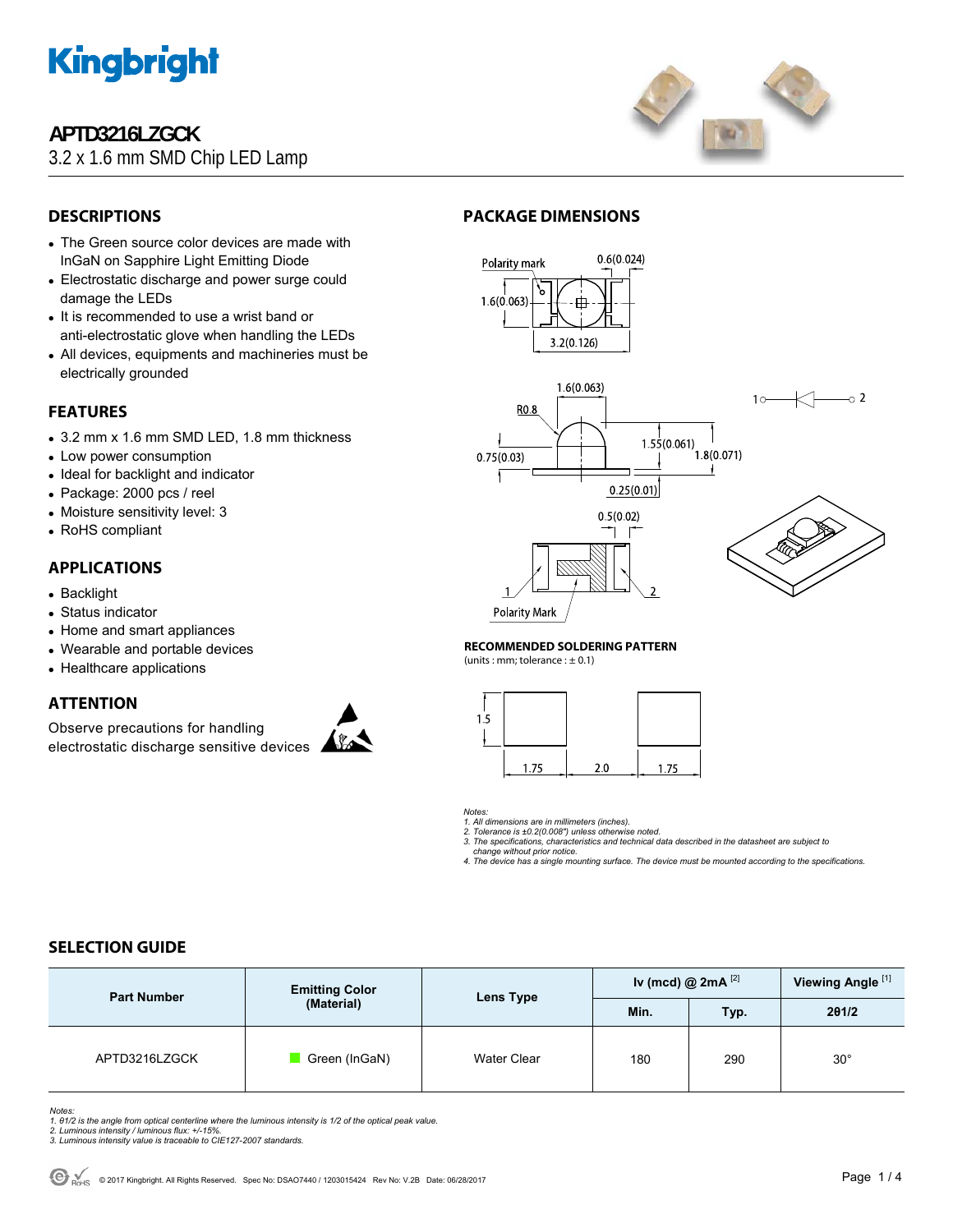# **Kingbright**

#### **ELECTRICAL / OPTICAL CHARACTERISTICS at T<sub>A</sub>=25°C**

| <b>Parameter</b>                                                                                                                | Symbol                     | <b>Emitting Color</b> | Value                    |                          |                          | <b>Unit</b>           |
|---------------------------------------------------------------------------------------------------------------------------------|----------------------------|-----------------------|--------------------------|--------------------------|--------------------------|-----------------------|
|                                                                                                                                 |                            |                       | Min.                     | Typ.                     | Max.                     |                       |
| Wavelength at Peak Emission $I_F$ = 2mA                                                                                         | $\lambda_{\rm peak}$       | Green                 | $\overline{\phantom{a}}$ | 515                      | $\overline{\phantom{a}}$ | nm                    |
| Dominant Wavelength $I_F = 2mA$                                                                                                 | $\lambda_{\text{dom}}$ [1] | Green                 | $\overline{\phantom{a}}$ | 525                      | $\overline{\phantom{a}}$ | nm                    |
| Spectral Bandwidth at 50% $\Phi$ REL MAX<br>$I_F = 2mA$                                                                         | Δλ                         | Green                 | $\overline{\phantom{a}}$ | 35                       | $\overline{\phantom{a}}$ | nm                    |
| Capacitance                                                                                                                     | C                          | Green                 | $\overline{a}$           | 45                       | $\overline{\phantom{a}}$ | pF                    |
| Forward Voltage $I_F$ = 2mA                                                                                                     | $V_F$ <sup>[2]</sup>       | Green                 | 2.2                      | 2.65                     | 3.1                      | $\vee$                |
| Reverse Current ( $V_R$ = 5V)                                                                                                   | $I_R$                      | Green                 | $\overline{\phantom{a}}$ | $\overline{\phantom{a}}$ | 50                       | uA                    |
| Temperature Coefficient of $\lambda_{peak}$<br>$I_F = 20 \text{mA}, -10^{\circ} \text{C} \leq T \leq 85^{\circ} \text{C}$       | $TC_{\lambda peak}$        | Green                 | $\overline{\phantom{a}}$ | 0.05                     | $\blacksquare$           | $nm$ /°C              |
| Temperature Coefficient of $\lambda_{\text{dom}}$<br>$I_F = 20 \text{mA}, -10^{\circ} \text{C} \leq T \leq 85^{\circ} \text{C}$ | $TC_{\text{Adom}}$         | Green                 | $\overline{\phantom{a}}$ | 0.03                     | $\overline{a}$           | $nm$ <sup>o</sup> $C$ |
| Temperature Coefficient of VF<br>$I_F = 20 \text{mA}, -10^{\circ} \text{C} \leq T \leq 85^{\circ} \text{C}$                     | $TC_{V}$                   | Green                 | $\overline{\phantom{a}}$ | $-3.0$                   | $\overline{\phantom{a}}$ | $mV$ <sup>o</sup> $C$ |

*Notes:* 

1. The dominant wavelength (λd) above is the setup value of the sorting machine. (Tolerance λd : ±1nm. )<br>2. Forward voltage: ±0.1V.<br>3. Wavelength value is traceable to CIE127-2007 standards.<br>4. Excess driving current and

## **ABSOLUTE MAXIMUM RATINGS at T<sub>A</sub>=25°C**

| <b>Parameter</b>                             | Symbol                   | Value          | Unit          |
|----------------------------------------------|--------------------------|----------------|---------------|
| Power Dissipation                            | $P_D$                    | 102.5          | mW            |
| Reverse Voltage                              | $V_R$                    | 5              | $\vee$        |
| Junction Temperature                         | $T_{j}$                  | 115            | $^{\circ}C$   |
| <b>Operating Temperature</b>                 | $T_{op}$                 | $-40$ to $+85$ | $^{\circ}C$   |
| Storage Temperature                          | $T_{\text{stg}}$         | $-40$ to $+85$ | $^{\circ}C$   |
| DC Forward Current                           | IF.                      | 25             | mA            |
| Peak Forward Current                         | $I_{FM}$ <sup>[1]</sup>  | 150            | mA            |
| Electrostatic Discharge Threshold (HBM)      | $\overline{\phantom{a}}$ | 450            | $\vee$        |
| Thermal Resistance (Junction / Ambient)      | $R_{th}$ JA $^{[2]}$     | 530            | $\degree$ C/W |
| Thermal Resistance (Junction / Solder point) | $R_{th}$ JS $^{[2]}$     | 420            | $\degree$ C/W |

*Notes:* 

1. 1/10 Duty Cycle, 0.1ms Pulse Width.<br>2. R<sub>th Ju</sub> ,R<sub>h JS</sub> Results from mounting on PC board FR4 (pad size ≥ 16 mm² per pad).<br>3. Relative humidity levels maintained between 40% and 60% in production area are recommended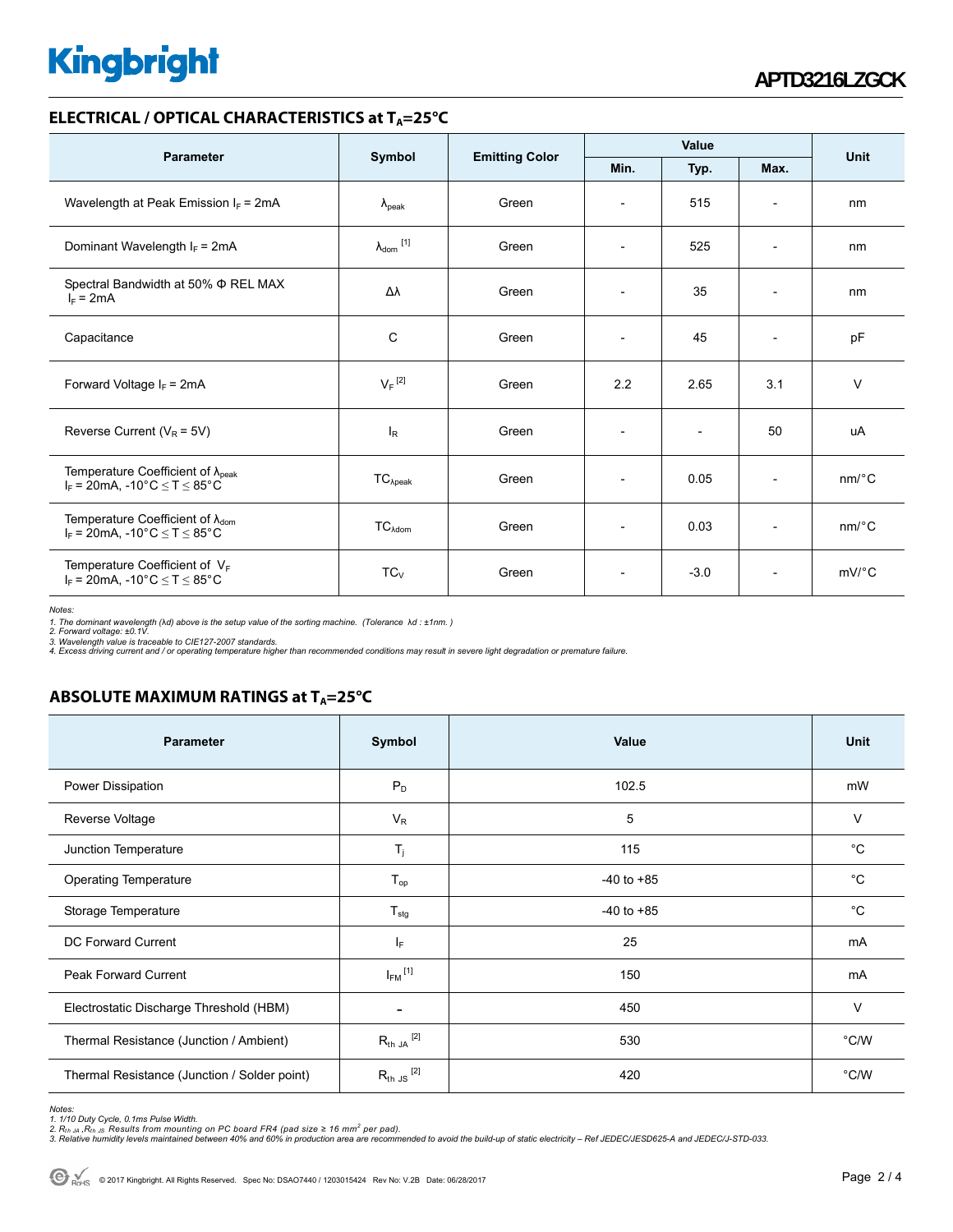# **Kingbright**

#### **TECHNICAL DATA**

#### **RELATIVE INTENSITY vs. WAVELENGTH**



#### **SPATIAL DISTRIBUTION**



#### **GREEN**





#### **Ambient Temperature**



#### **REFLOW SOLDERING PROFILE for LEAD-FREE SMD PROCESS**



#### **TAPE SPECIFICATIONS** (units : mm)



#### **REEL DIMENSION** (units : mm)



*Notes:* 

- 
- 1. Don't cause stress to the LEDs while it is exposed to high temperature.<br>2. The maximum number of reflow soldering passes is 2 times.<br>3. Reflow soldering is recommended. Other soldering methods are not recommended as the
-